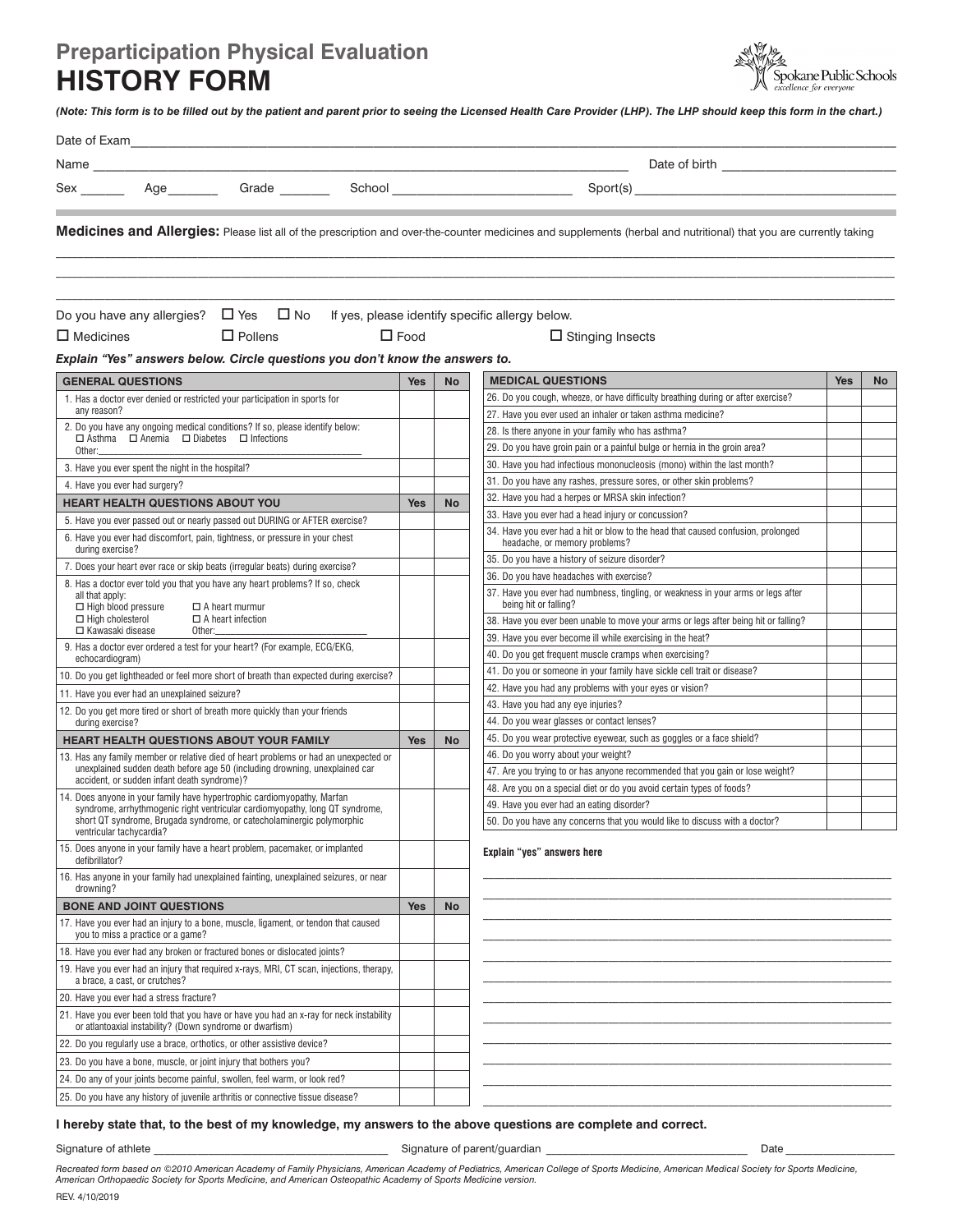# **Preparticipation Physical Evaluation PHYSICAL EXAMINATION FORM**



### **PHYSICIAN REMINDERS**

- 1. Consider additional questions on more sensitive issues
	- Do you feel stressed out or under a lot of pressure?
	- Do you ever feel sad, hopeless, depressed, or anxious?
	- Do you feel safe at your home or residence?
	- Have you ever tried cigarettes, chewing tobacco, snuff, or dip?
	- During the past 30 days, did you use chewing tobacco, snuff, or dip?
- 2. Consider reviewing questions on cardiovascular symptoms (questions 5–14).
- 
- Do you drink alcohol or use any other drugs?
- Have you ever taken anabolic steroids or used any other performance supplement?
- Have you ever taken any supplements to help you gain or lose weight or improve your performance?
- Do you wear a seat belt, use a helmet, and use condoms?

| <b>MEDICAL</b>                                                                                                                                                               | <b>NORMAL</b> | <b>ABNORMAL FINDINGS</b> |
|------------------------------------------------------------------------------------------------------------------------------------------------------------------------------|---------------|--------------------------|
| Appearance<br>• Marfan stigmata (kyphoscoliosis, high-arched palate, pectus excavatum, arachnodactyly, arm<br>span > height, hyperlaxity, myopia, MVP, aortic insufficiency) |               |                          |
| Eyes/ears/nose/throat<br>• Pupils equal<br>• Hearing                                                                                                                         |               |                          |
| Lymph nodes                                                                                                                                                                  |               |                          |
| Heart <sup>a</sup><br>- Murmurs (auscultation standing, supine, $+/-$ Valsalva)<br>- Location of point of maximal impulse (PMI)                                              |               |                          |
| Pulses<br>• Simultaneous femoral and radial pulses                                                                                                                           |               |                          |
| Lungs                                                                                                                                                                        |               |                          |
| Abdomen                                                                                                                                                                      |               |                          |
| Genitourinary (males only)b                                                                                                                                                  |               |                          |
| Skin<br>• HSV, lesions suggestive of MRSA, tinea corporis                                                                                                                    |               |                          |
| Neurologic c                                                                                                                                                                 |               |                          |
| <b>MUSCULOSKELETAL</b>                                                                                                                                                       |               |                          |
| Neck                                                                                                                                                                         |               |                          |
| Back                                                                                                                                                                         |               |                          |
| Shoulder/arm                                                                                                                                                                 |               |                          |
| Elbow/forearm                                                                                                                                                                |               |                          |
| Wrist/hand/fingers                                                                                                                                                           |               |                          |
| Hip/thigh                                                                                                                                                                    |               |                          |
| Knee                                                                                                                                                                         |               |                          |
| Leg/ankle                                                                                                                                                                    |               |                          |
| Foot/toes                                                                                                                                                                    |               |                          |
| Functional<br>• Duck-walk, single leg hop                                                                                                                                    |               |                          |

a Consider ECG, echocardiogram, and referral to cardiology for abnormal cardiac history or exam.

b Consider GU exam if in private setting. Having third party present is recommended.

 $\,^{\circ}$  Consider cognitive evaluation or baseline neuropsychiatric testing if a history of significant concussion.

| __ | Minimum high school wrestlers weight (circle): |     |     |     |     |     |     |     | $ -$ | 83 | 89                     | 90 | 93 | 96 | 99 | 103 | 112 | 119 | 125 | 130 | 135 |
|----|------------------------------------------------|-----|-----|-----|-----|-----|-----|-----|------|----|------------------------|----|----|----|----|-----|-----|-----|-----|-----|-----|
|    | 140                                            | 145 | 152 | 160 | 171 | 189 | 215 | unl |      |    | Was body fat measured? |    |    |    |    |     |     |     |     |     |     |

Recommendations

Name \_\_\_\_\_\_\_\_\_\_\_\_\_\_\_\_\_\_\_\_\_\_\_\_\_\_\_\_\_\_\_\_\_\_\_\_\_\_\_\_\_\_\_\_\_\_\_\_\_\_\_\_\_\_\_\_\_\_\_\_\_\_\_\_\_\_\_\_\_\_\_\_\_\_\_\_\_\_\_\_\_\_\_\_\_\_ Date of birth \_\_\_\_\_\_\_\_\_\_\_\_\_\_\_\_\_\_\_\_\_\_\_\_\_\_\_\_